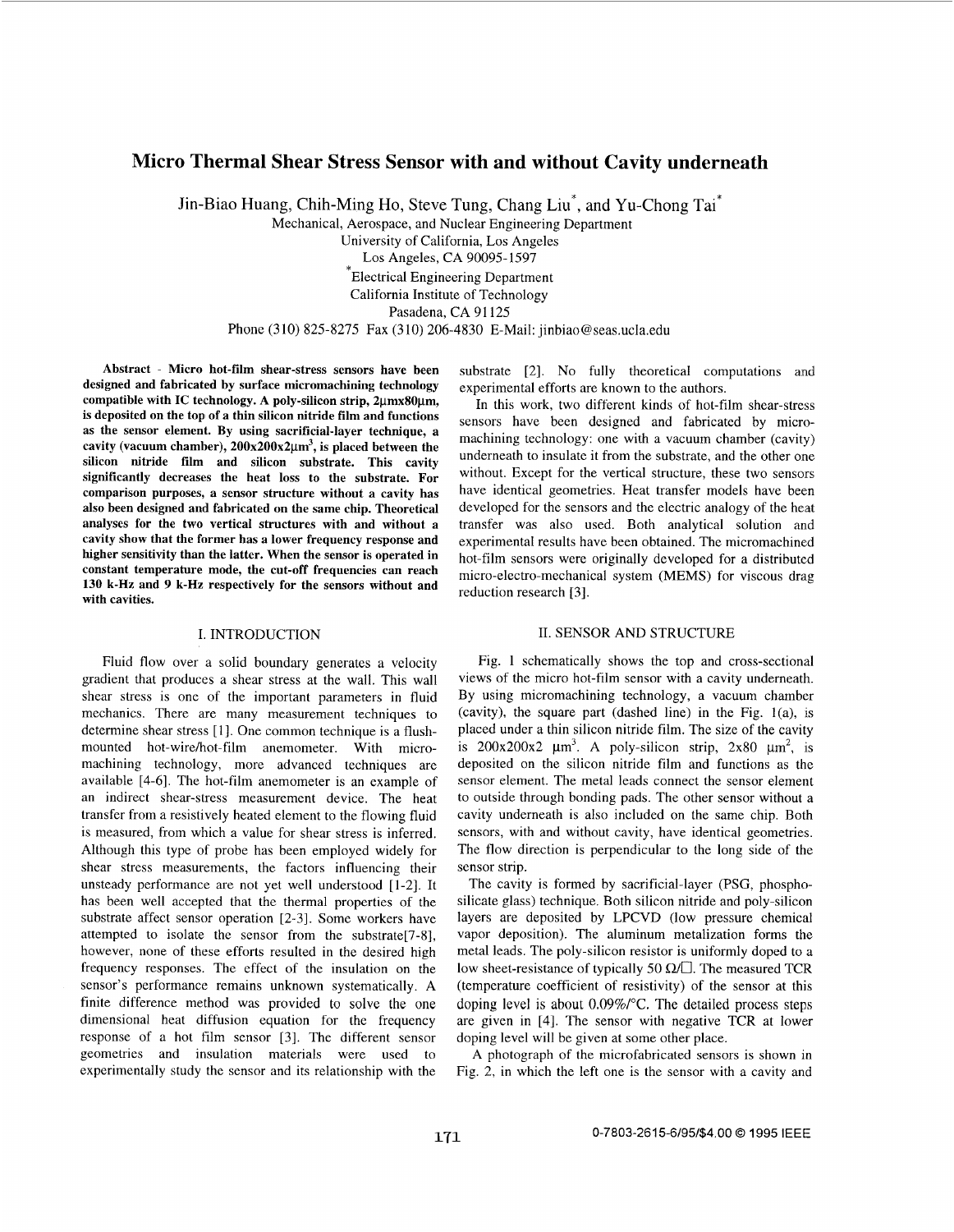<span id="page-1-0"></span>the right one without a cavity. The white parts in the figure are metal leads due to the optical reflection. Although the cavity is not shown thoroughly, its frame still can be seen clearly. The theoretical models for these sensors will be given in the following section.



Fig. 1. Schematic top (a) and cross-sectional (b) views of the micro hot-film shear-stress sensor



Fig. 2. The photograph of the micrfabricated hot-film shear-stress sensors with a cavity (the left) and without a cavity (the right) underneath.

#### 111. THEORETICAL MODELS

**A** general three-layer structure is used to characterize the dynamic performances in the micro sensors, as shown in Fig. 3(a). The film layer at the top represents the sensor element. The insulation layer represents the silicon nitride diaphragm. The silicon substrate with large thermal conductivity is treated as a heat sink. The length and width of the sensor is *L*  and *W.* The *q* in the figure represent heat transfer. The subscripts  $f$ ,  $i$ , and  $c$  represent the heat transfer to film, insulation layer, and convective heat transfer to the measured fluid, respectively. The same subscripts are used for layer thickness *d* and other thermal parameters in following paragraphs. The case of the sensor with a cavity underneath can be considered as that the heat transfer  $q_i$  goes laterally first and then goes vertically to the heat sink (substrate) as shown in Fig. 3 (b).

The energy balance equation in the general structure of the Fig. 3 (a) can be given as follows:

$$
i^2 R = c_f m_f \frac{dT_f}{dt} + c_i m_i \frac{dT_i}{dt} + h(u_\tau)A(T - T_o)
$$
 (1)

The heating current *i* through the resistive sensor *R* produces heating power  $i^2R$ . The power is dissipated or stored in the following three ways, corresponding to the three terms on the right-hand side of above equation. 1) convective heat transfer  $q_c=h(u_t)A(T-T_o)$  to the sensor's environment, in which  $T$  and  $T_0$  are respectively the temperatures of the sensor element and of the heat sink. The convective heat transfer coefficient is represented by  $h(u_t)$  and it is a function of shear velocity  $u_{\tau}$ . The relation between the shear velocity  $u_{\tau}$  and the wall shear stress  $\tau_w$  is  $\tau_w = u_{\tau}^2 \rho$  where  $\rho$  is the measured fluid density. The heat transfer going through the insulation layer, substrate and then to the measured environment is also included in this term. This makes the effective heat transfer area  $A$  a little bit larger than  $WxL$ . 2) conductive heat transfer  $q_f$  to the film. It equals the energy stored in the film,  $q_f = c_f m_f dT_f/dt$ , where  $c_f$ ,  $m_f$ , and  $T_f$  are the specific heat, mass, and temperature of the film layer, respectively. 3) conductive heat transfer to the insulation layer and stored in it,  $q_i = c_i m_i dT_i/dt$ , with the same parameter notation for the insulation layer as in the film case. The last two conductive heat transfer terms have the following relations to thermal conductivity.

$$
q_i = c_i m_i \frac{dT_i}{dt} = \frac{k_i A (T_f - T_i)}{d_i}
$$
 (2)

$$
q_f + q_i = \frac{k_f A (T - T_f)}{d_f} \tag{3}
$$

and film layers, respectively.



Fig. *3.* The heat transfer models for the general sensor with an insulation layer undemeath (a), the sensor with a cavity undemeath (b), and their electric-analogy's equivalent circuit (c).

Considering the fluctuating time dependent part of each above variable, neglecting secondary terms, and using a Laplace transform, the transfer function between the sensor's temperature and the input variable  $\Delta F$  can be obtained as follows:

$$
\frac{\Delta T}{\Delta F} = \left(\frac{\alpha_R}{\alpha i^2 R_o}\right) \frac{t_2 s + 1}{t_1 t_2 s^2 + (t_1 + t_2 + t_3) s + 1} \tag{4}
$$

$$
\Delta F = \frac{\partial P}{\partial i} \Delta I - (\overline{T} - T_o) A \Delta H \tag{5}
$$

where  $\Delta F$  is the Laplace transform form of the input variable, which is a function of both electrical input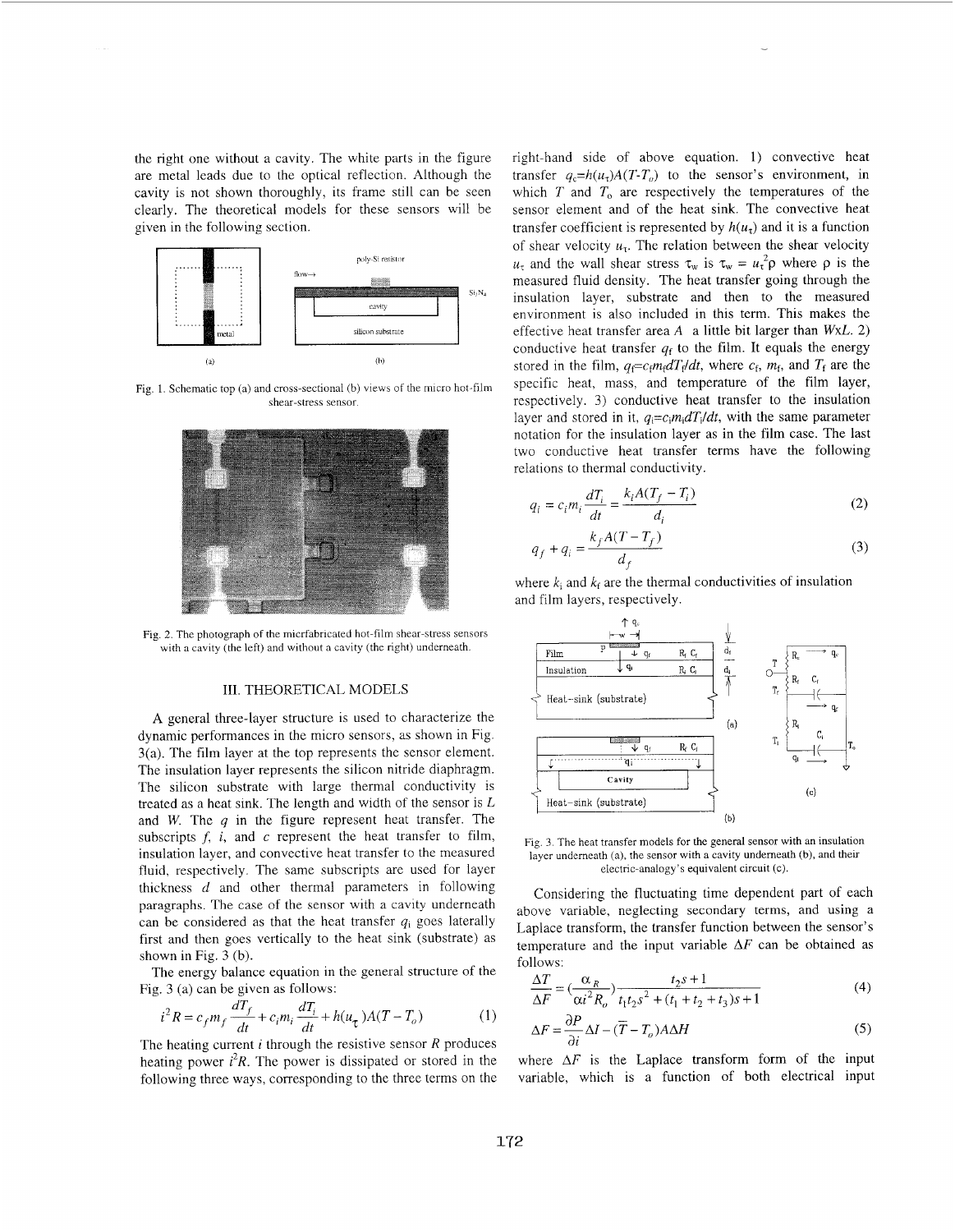perturbation **AI** and shear-stress related input perturbation  $\Delta H$ ,  $\overline{T}$  is the static temperature of the sensor.  $\alpha_{R}$ ,  $\alpha$ , and  $R_o$  in (4) are resistive overheat ratio, temperature coefficicnt of resistivity (TCR) of the sensor element, and sensor resistance at temperature  $T_0$ , respectively. The time contents  $t_1$ ,  $t_2$ , and  $t_3$  in (4) are

$$
t_{1} = \frac{\alpha_{R}}{i^{2} \alpha R_{0}} c_{f} m_{f}
$$
  
\n
$$
t_{2} = \frac{d_{i}}{k_{i} A} c_{i} m_{i}
$$
  
\n
$$
t_{3} = \frac{\alpha_{R}}{i^{2} \alpha R_{0}} c_{i} m_{i}
$$
\n(6)

Although the system shown in (4) is second order, the pole  $s_1 \approx -1/(t_1+t_2+t_3)$  is dominant. So the system behaves just like first order system and its time constant is

$$
t = t_1 + t_2 + t_3 \tag{7}
$$

This total time constant consists of three parts, the first part  $t_1$  is exactly the same as the time constant previous workers found [9], the last two parts  $t_2$  and  $t_3$  obtained here indicate how the insulation layer parameters affect the sensors' dynamic performances. From (6) and (7) it can be seen that the existence of the insulation layer tends to enlarge the time constant and to decrease the frequency response of the system. The smaller the thermal conductivity  $k_i$  of the insulation layer, the bigger the effect. The larger the specific heat  $c_i$  and mass  $m_i$  of the insulation layer, the longer the time constant. This also answers why people can't get high dynamic performance by insulating the sensor from the substrate.

For the sensor with a cavity underneath, the heat transfer goes laterally first in the insulation layer and then vertically to the heat sink. This makes the time constant  $t_2$  change to

$$
t_2 = \frac{L_c}{2k_i d_i L} c_i m_i \tag{8}
$$

where  $L_c$  is the half length of the cavity side and '2' in the denominator is due to bi-directional heat transfer in the insulation layer.  $t_2$  and  $t_3$  remain the same. Since  $L_c$  in (8) is much bigger than  $d_i$  in (6) while  $2d_iL$  in (8) and A in (6) are on the same order, the time constant  $t<sub>2</sub>$  of the sensor with a cavity underneath is longer than that without a cavity. Actually the effective heat transfer area **A** and effective masses  $m_f$  and  $m_i$  are also increased because more volume is heated due to the existence of the cavity. All these factors tend to make the total time constant *t* of the sensor with a cavity longer than that without a cavity.

It should be mentioned that Si substrate is not an ideal heat-sink. The part of the substrate behaves just like the insulation layer. This will make the actual time constant a little bit longer than that indicated by (6), *(7),* and (8).

The sensitivity of the system can also be obtained based on **(4).** We can combine (4) and (5) as follows by replacing  $\Delta I=0$  and  $\Delta H=1/s$  into (5):

$$
\Delta T = -\frac{\alpha_R A(\overline{T} - T_o)}{\alpha t^2 R_o} \frac{(t_2 s + 1)(1/s)}{t_1 t_2 s^2 + (t_1 + t_2 + t_3)s + 1}
$$
(9)

This equation can be written in the following form too:

$$
\Delta T = \frac{K_o}{s} + \frac{K_1}{(s - s_1)} + \frac{K_2}{(s - s_2)}
$$
(10)

where  $s_1$  and  $s_2$  are two poles of the system,  $K_0$ ,  $K_1$ , and  $K_2$ are constants. From  $(9)$  and  $(10)$ , we can get sensitivity constant  $K_0$ 

$$
K_0 = s\Delta T|_{s=0} = -\frac{\alpha_R A(\overline{T} - T_o)}{\alpha i^2 R_o}
$$
\n(11)

In comparison with (6) and *(7),* the sensitivity has a conflict requirement with system's time constant.

Alternatively, the electric analogy of the heat transfer can be used and the equivalent circuit is shown in [Fig. 3](#page-1-0) (c). The quantity *dlAk* in (2) and (3) is equivalent to a thermal resistance  $R_i$  for the insulation layer or  $R_f$  for the film layer. Similarly, the quantity *cm* in (1) is equivalent to a thermal capacitance  $C_i$  or  $C_f$ . The same result with clearer physical meaning can be obtained by using this method, e.g.,  $t_2 = R_i C_i$ .

## IV. EXPERIMENTS

After the fabrication of the hot-film sensor, Both CC (constant current) and CT (constant-temperature) circuits have been designed for sensor operation. Here we focus on the CT circuit as shown in Fig. 4. In the figure, *R* is the sensor,  $R_{oh}$  for adjusting resistive overheat ratio,  $R_c$  and  $C_c$ are for compensation. Since suitable velocity fluctuations are not readily available, one usually relies on electronic test signals. According to both theoretical analyses[10] and experimental confirmation[2], the frequency response or time constant can be obtained by feeding an electronic sine wave or square wave into the CT circuit. The terminal  $E_t$  in Fig. 4 is for this purpose.



Fig. 4. The constant-temperature circuit for the hot-film shear-stress sensor in which  $R$  is the sensor and  $E_t$  is the terminal for the testing signal.

The square wave responses of both sensors with and without a cavity are measured and shown in Figs. 5 (a) and (b), respectively. The measured time constants are 72 **ps** and 5.2 **ps** for the former and the latter, respectively. The